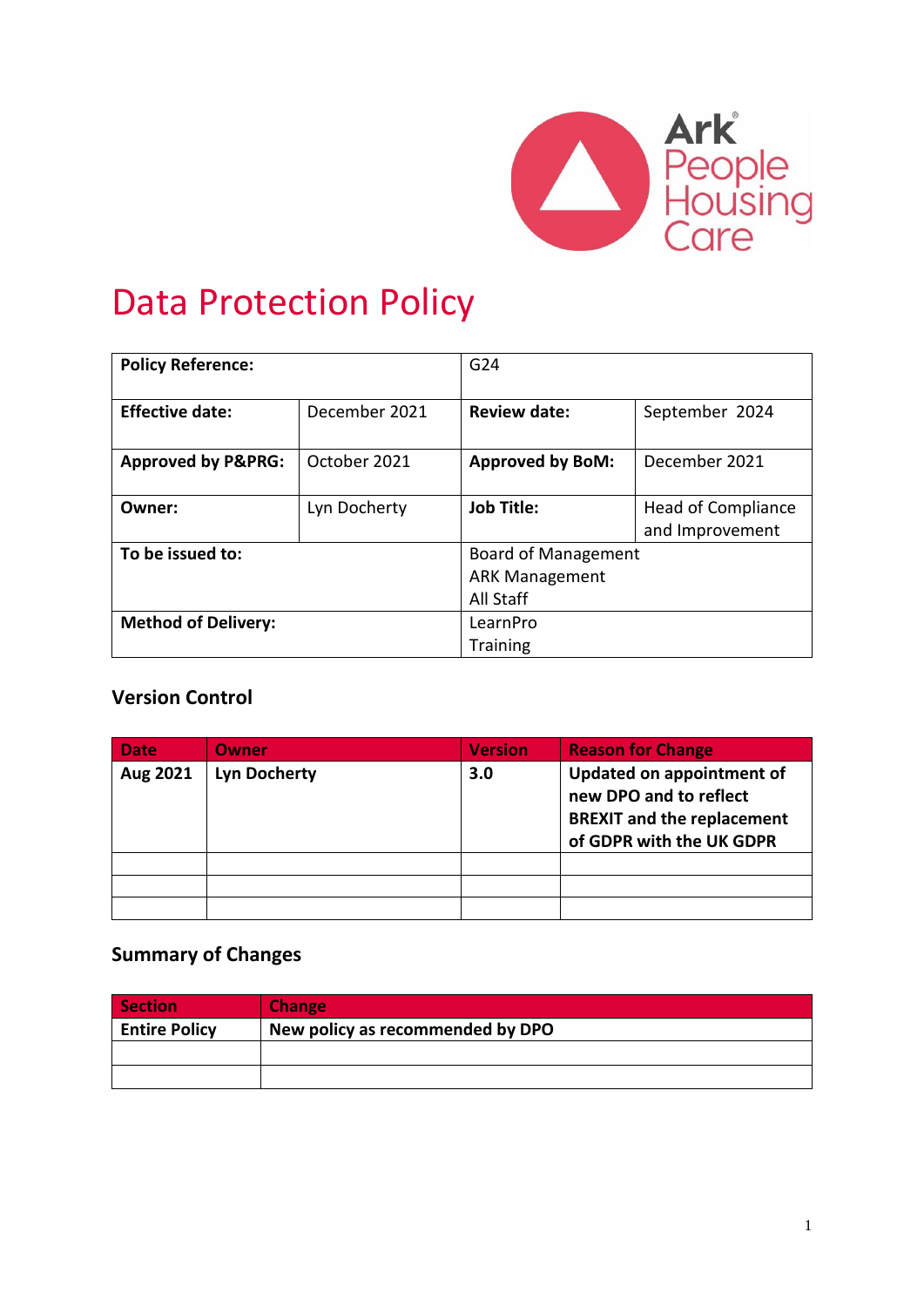

# **Data Protection Policy**

# Contents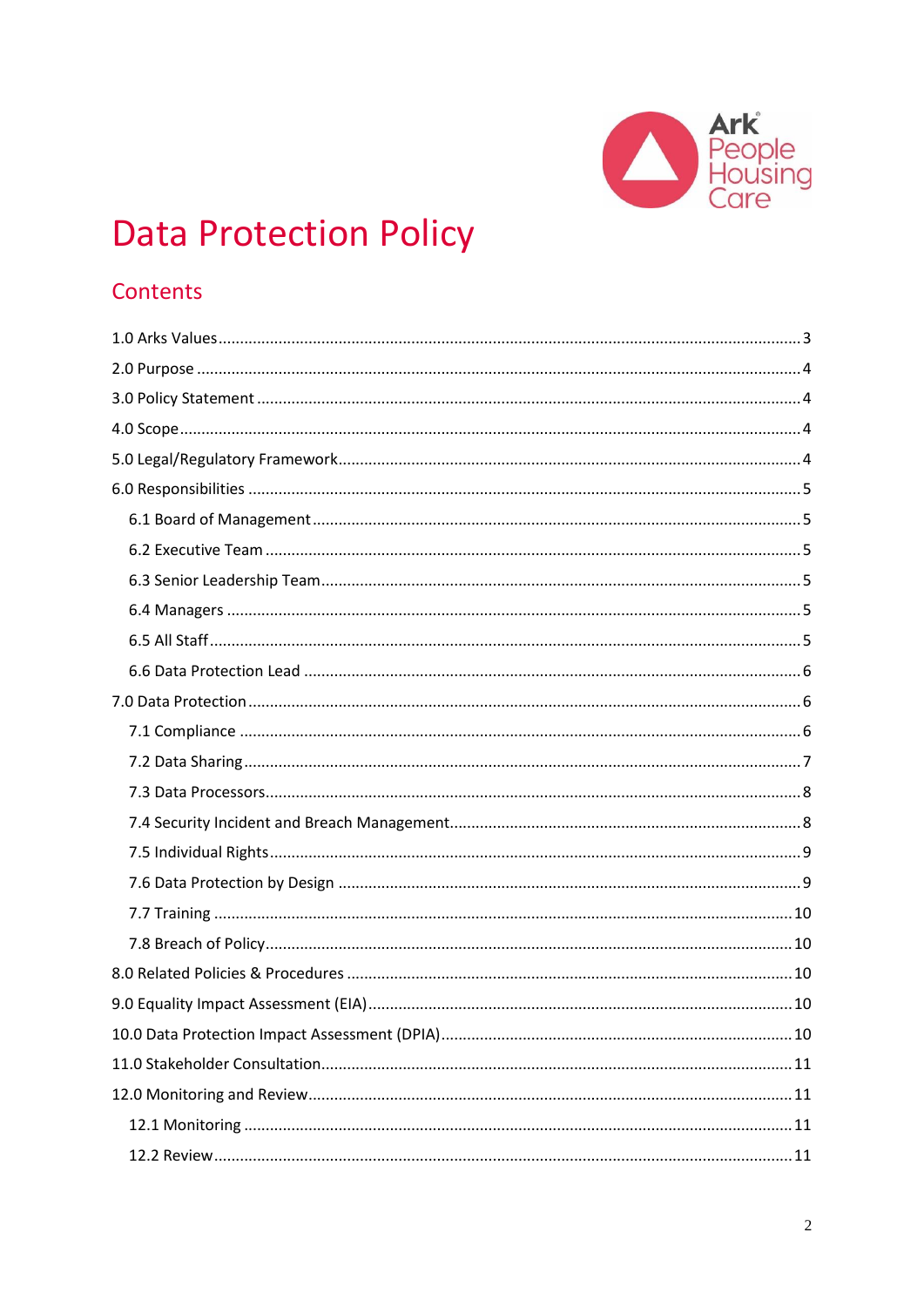## <span id="page-2-0"></span>1.0 Arks Values

Arks values are true to the core purpose of the organisation and the services we deliver. They determine our behaviours towards one another and what we should expect in our relationships with one another. Working within the following values will guide and help us deliver our vision and mission of Ark being an organisation where everyone is equal:

#### **Trust**

We have confidence in our people to deliver excellent services and trust in them to do so. We will develop trusting and honest relationships and our customers will feel assured that they can rely on us to deliver.

#### Respect

We treat everyone fairly and we listen. We are respectful of each person with whom we come into contact and expect our people to respond professionally and treat others as they would wish to be treated.

#### Understanding

We will operate with empathy and compassion and approach each situation with an open mind. We will question and challenge to ensure we achieve the right outcomes for customers and our people.

#### Equality

We believe everyone is equal and expect our people to create positive experiences where everyone feels valued and included.

#### Integrity

We will do the right thing and take responsibility for our actions. We will work together to uphold the highest standards of behaviour and practice.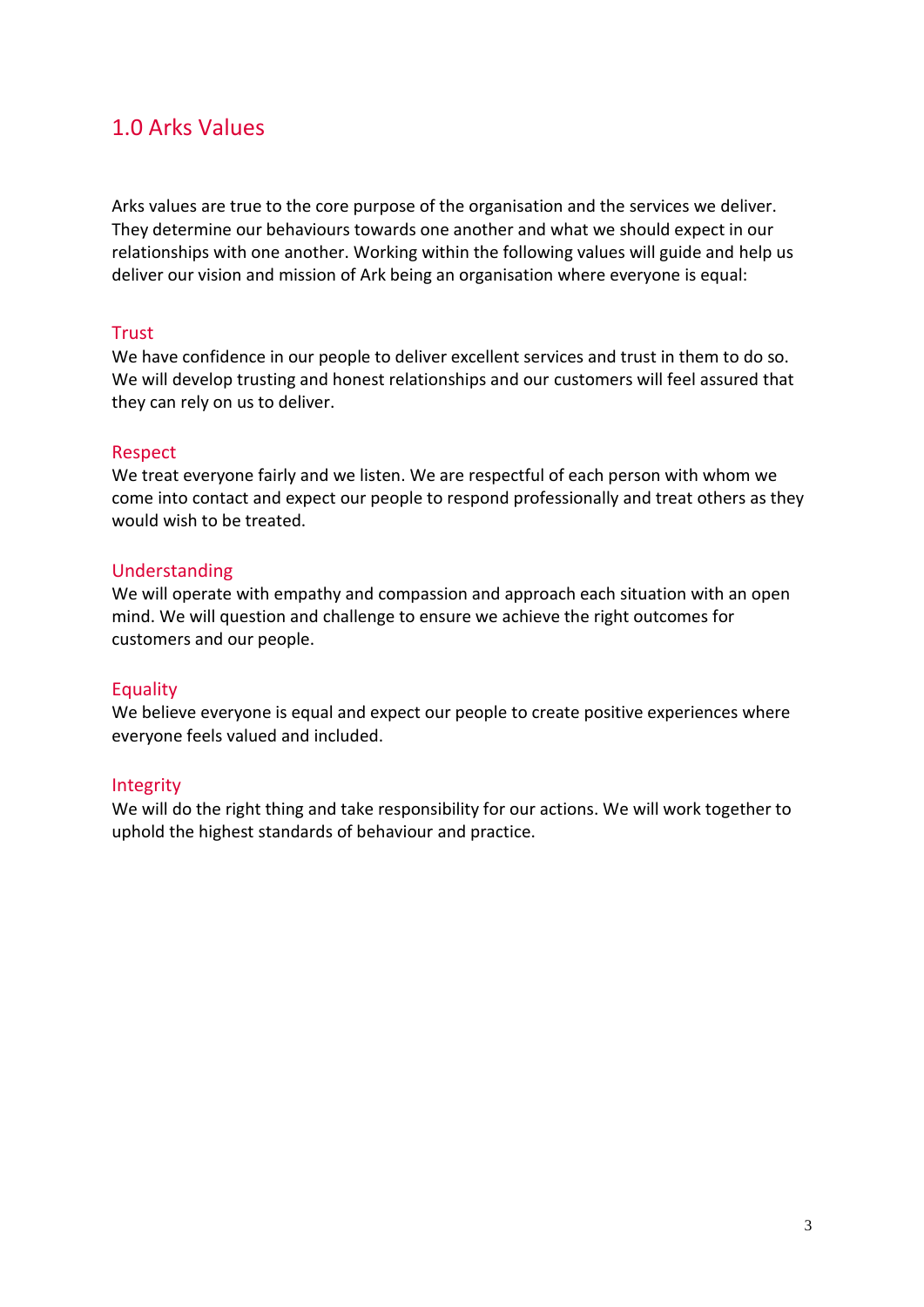# <span id="page-3-0"></span>2.0 Purpose

The purpose of this policy is to confirm our commitment to ensuring the secure and safe management of data held by us in relation to customers, staff and other individuals, and to set out our duties in processing and managing that data.

# <span id="page-3-1"></span>3.0 Policy Statement

Ark is committed to ensuring the lawful, fair and transparent management of personal data.

All Board of Management members and employees including temporary staff and volunteers have a responsibility to ensure compliance with this policy which sets out our commitment to process personal data in accordance with the relevant legislation.

Failure to comply with data protection legislation could lead to financial penalties, regulatory action, as well as reputational damage.

# <span id="page-3-2"></span>4.0 Scope

The Policy applies to all personal data that Ark holds relating to living identifiable individuals regardless of the category of data or the format of the data. Personal data is any data which could be used to identify a living individual including, e.g. name, address, email, postcode, CCTV image and photograph. Special Category personal data is any information relating to racial or ethnic origin, political opinions, religious beliefs, health (mental and physical), sexual orientation, Trades Union membership and criminal convictions.

The policy applies to personal data held or accessed on Ark premises or accessed remotely via home or mobile working. Personal data stored on personal and removable devices are also covered by this policy.

This policy, along with the associated Procedures, applies to all board of management members, employees and staff including temporary staff and volunteers.

# <span id="page-3-3"></span>5.0 Legal/Regulatory Framework

It is a legal requirement that we process data correctly, and we will collect, handle and store personal information in accordance with the relevant legislation.

The relevant legislation in relation to the processing of data, which may be replaced or updated from time to time, is currently:

UK General Data Protection Regulation.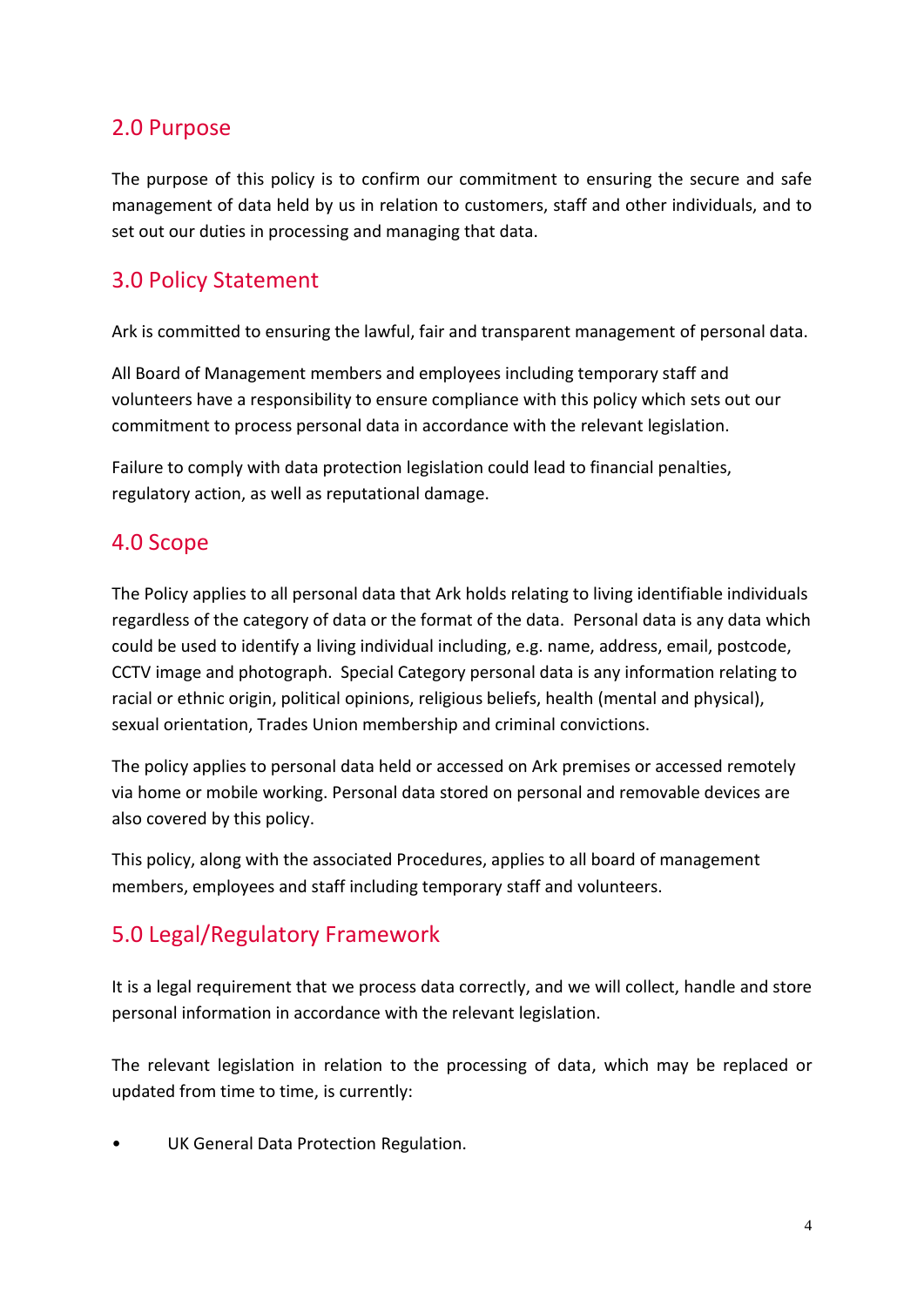- UK Data Protection Act 2018 (DPA 2018).
- <span id="page-4-0"></span>• Privacy and Electronic Communications Regulations 2003 (PECR).

## 6.0 Responsibilities

## <span id="page-4-1"></span>6.1 Board of Management

Ark's Board of Management is responsible for consideration and approval of this policy, and for ensuring that where relevant its decisions are taken in accordance with relevant legislation, training and guidance.

#### <span id="page-4-2"></span>6.2 Executive Team

The Chief Executive is ultimately responsible for ensuring that Ark meets its legal obligations.

Ark's Executive Team is responsible for ensuring that this policy is reviewed in accordance with Ark's schedule for review of policies, or sooner if required. The Executive Team is responsible for ensuring that its decisions, and that the decision of officers, are taken in accordance with relevant legislation, regulatory expectations, training and guidance.

#### <span id="page-4-3"></span>6.3 Senior Leadership Team

Ark's Senior Leadership Team is responsible for review of the policy, and for ensuring that relevant measures are put in place in order to implement its requirements.

#### <span id="page-4-4"></span>6.4 Managers

Ark Managers will be responsible for the effective implementation of this policy, and the Privacy and Data Protection Procedure which supports it, within their area of responsibility. They must also ensure that each member of their staff, through induction and e-learning, is made aware of this policy and participates in relevant training.

#### <span id="page-4-5"></span>6.5 All Staff

All staff have a responsibility for ensuring personal data is collected, stored and handled appropriately and must ensure that it is handled and processed in compliance with data protection regulations, this policy and the data protection principles.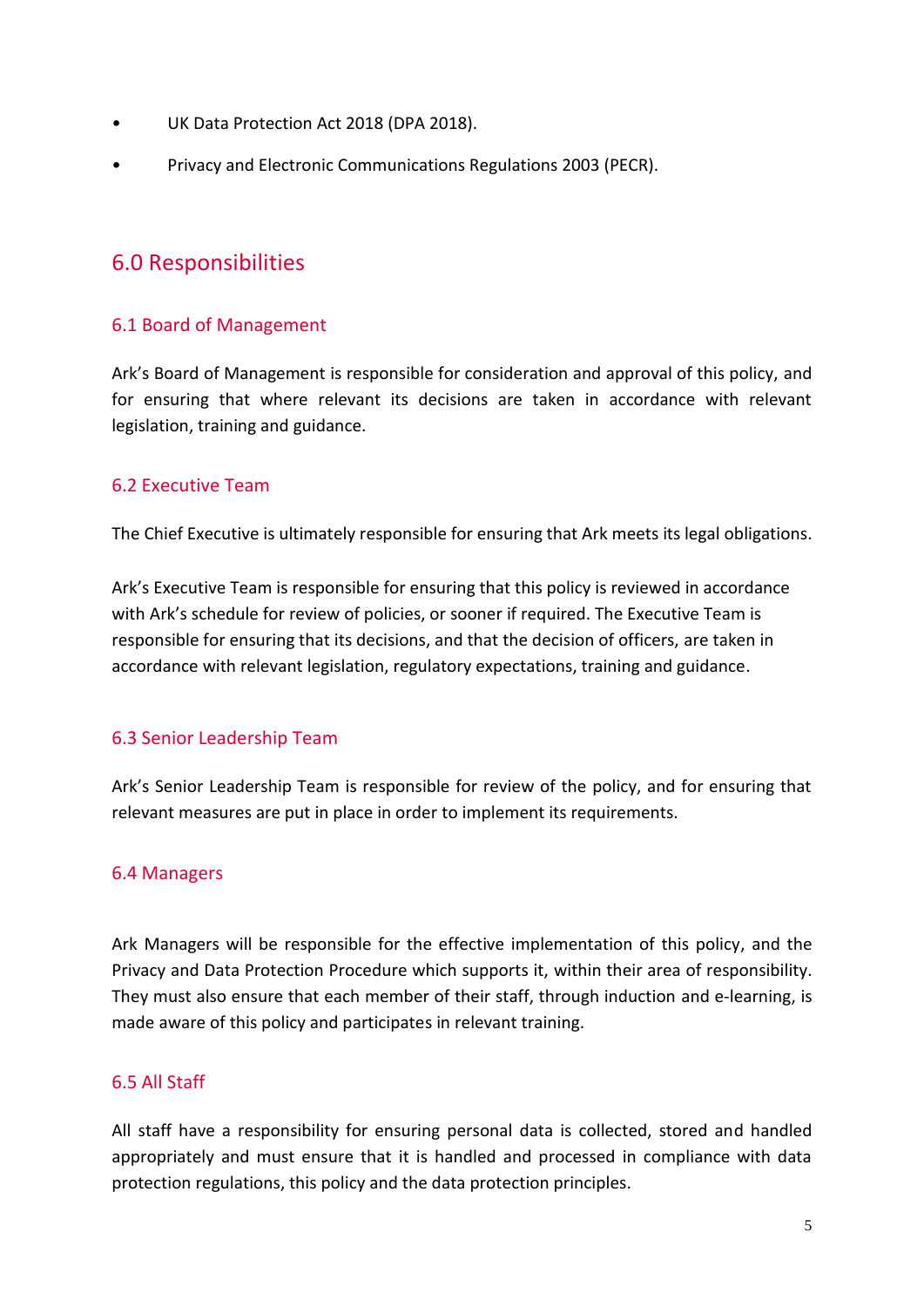## <span id="page-5-0"></span>6.6 Data Protection Lead

The Chief Executive and data protection lead, with advice and assistance from the Data Protection Officer (DPO), are responsible for monitoring compliance with this policy and the data protection legislation; managing personal data breaches and data subject rights; recording and maintaining appropriate records of processing activities and the documented evidence required for compliance.

# <span id="page-5-1"></span>7.0 Data Protection

## <span id="page-5-2"></span>7.1 Compliance

Ark will comply with our legal obligations and the data protection principles by ensuring that personal data is:

#### • **Processed lawfully, fairly and in a transparent manner in relation to individuals**.

Individuals will be advised on the reasons for processing via a Privacy Notice. Where data subjects' consent is required to process personal data, consent will be requested in a manner that is clearly distinguishable from other matters, in an intelligible and easily accessible form, using clear and plain language. Data Subjects will be advised of their right to withdraw consent and the process for Data Subjects to withdraw consent will be simple.

• **Collected for specified, explicit and legitimate purposes and not further processed in a manner that is incompatible with those purposes.**

Personal data will only be used for the original purpose it was collected for and these purposes will be made clear to the data subject. If Ark wishes to use personal data for a different purpose, we will notify the data subject prior to processing.

## • **Adequate, relevant and limited to what is necessary in relation to the purposes for which they are processed.**

Ark will only collect the minimum personal data required for the purpose. Any personal data deemed to be excessive or no longer required for the purposes collected for will be securely deleted. Any personal information that is optional for individuals to provide will be clearly marked as optional on any forms.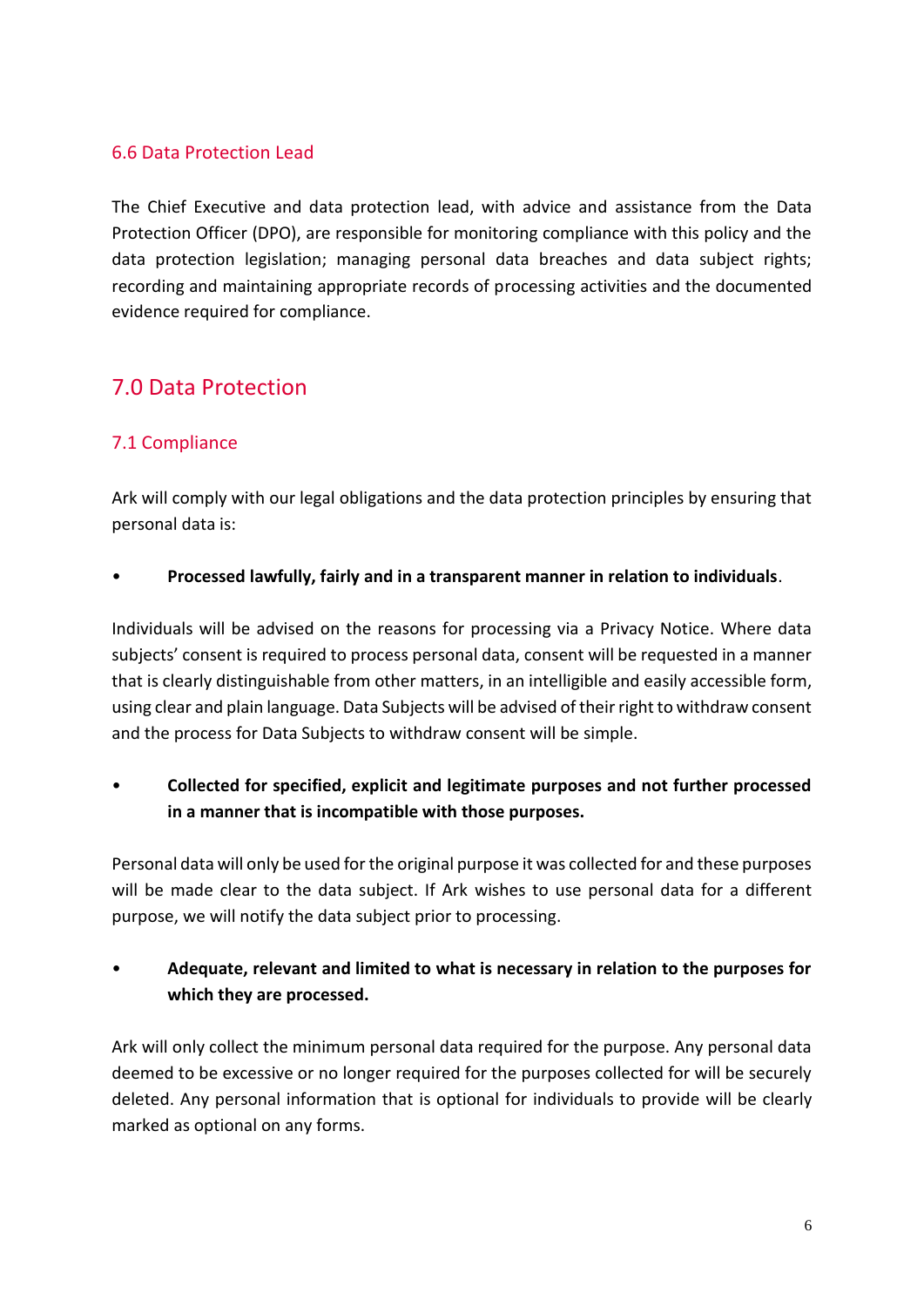• A**ccurate and, where necessary, kept up to date; every reasonable step must be taken to ensure that inaccurate personal data, having regard to the purposes for which they are processed, are erased or rectified without delay.**

Ark will take reasonable steps to keep personal data up to date, where relevant, to ensure accuracy. Any personal data found to be inaccurate will be updated promptly. Any inaccurate personal data that has been shared with third parties will also be updated.

• **Kept in a form which permits identification of data subjects for no longer than is necessary for the purposes for which the personal data are processed.**

Ark will hold data for the minimum time necessary to fulfil its purpose. Timescales for retention of personal data are outlined in our Retention Schedule (G24c). Data will be disposed of in a responsible manner ensuring confidentiality and security.

• **Processed in a manner that ensures appropriate security of the personal data, including protection against unauthorised or unlawful processing and against accidental loss, destruction or damage, using appropriate technical or organisational measures.** 

Ark will implement appropriate security measures to protect personal data. Personal data will only be accessible to those authorised to access personal data on a 'need to know' basis. Employees will keep data secure by taking sensible precautions and following the relevant Ark policies and procedures relating to data protection.

In addition, Ark will comply with the 'Accountability Principle' that states that organisations are to be responsible for, and be able to demonstrate, compliance with the above principles.

## <span id="page-6-0"></span>7.2 Data Sharing

In certain circumstances Ark may share personal data with third parties. This may be part of a regular exchange of data, one-off disclosures or in unexpected or emergency situations.

In all cases, appropriate security measures will be used when sharing any personal data.

Where data is shared regularly, a contract or data sharing agreement will be put in place to establish what data will be shared and the agreed purpose. Prior to sharing personal data, Ark will consider any legal implications of doing so.

Data Subjects will be advised of data sharing via the relevant the Privacy Notice.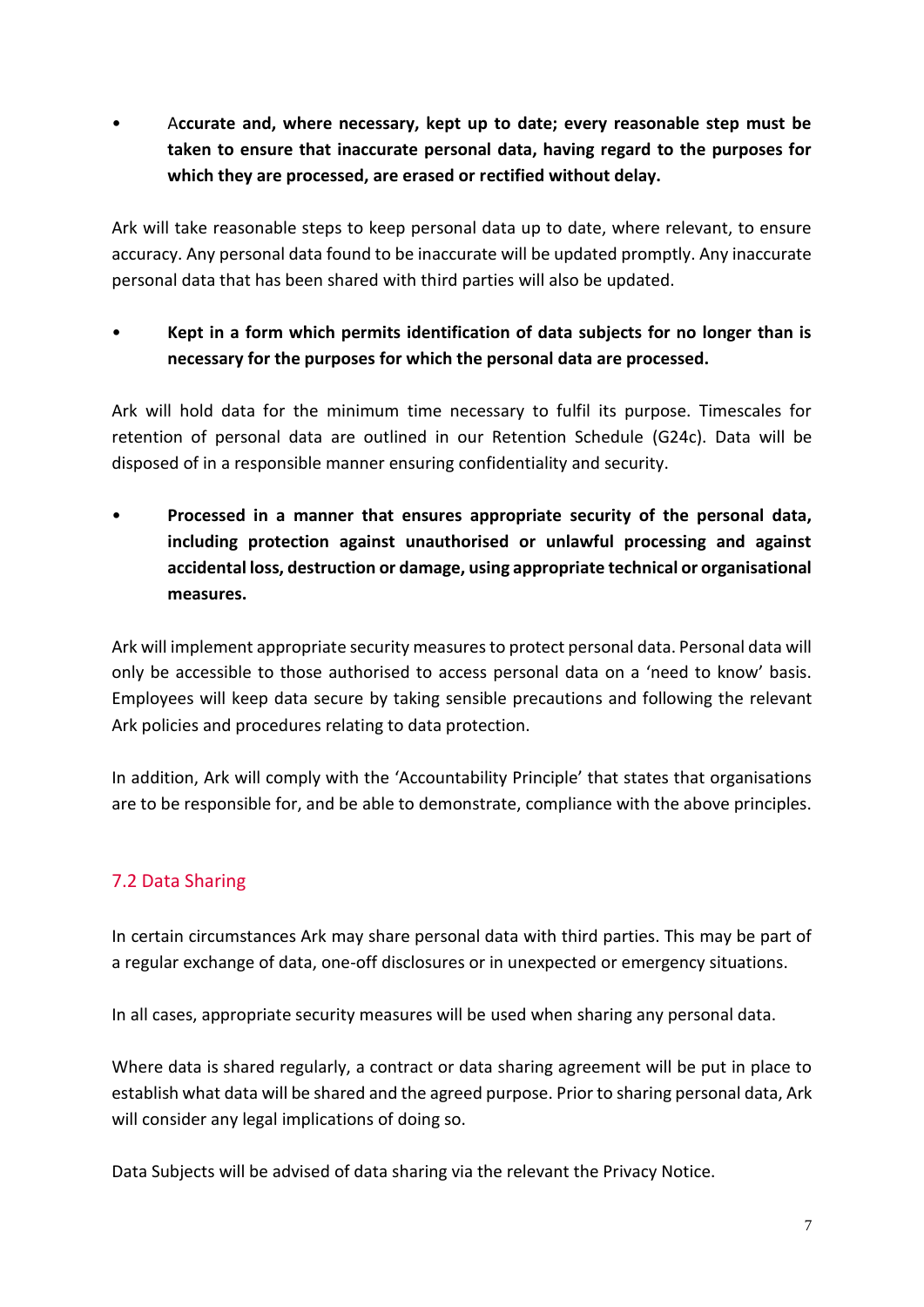## <span id="page-7-0"></span>7.3 Data Processors

Where Ark engages Data Processors to process personal data on our behalf, we will ensure that:

- Data processors have appropriate organisational and technical security measures in place.
- No sub-processors are used without prior written consent from Ark.
- An appropriate contract or agreement is in place explaining the full requirements of the data processor.

## <span id="page-7-1"></span>7.4 Security Incident and Breach Management

Occasionally Ark may experience a data security incident or personal data breach; this could be if personal data is:

- Lost, e.g. misplacing documents or equipment that contain personal data through human error, via fire, flood or other damage to premises where data is stored.
- Stolen; theft or as a result of a targeted attack on our network (cyber-attack).
- Accidently disclosed to an unauthorised individual, e.g, email or letter sent to the wrong address.
- Inappropriately accessed or used.

This list is provided to highlight examples and is not exhaustive.

All security incidents or personal data breaches will be reported to and managed by the data protection lead who will be advised and assisted by the DPO.

The Information Commissioner's Office and the individuals affected will be notified promptly, if required.

All security incidents and personal data breaches will be managed in accordance with Ark's Information Security Incident and Personal Breach Management Procedure [G24a].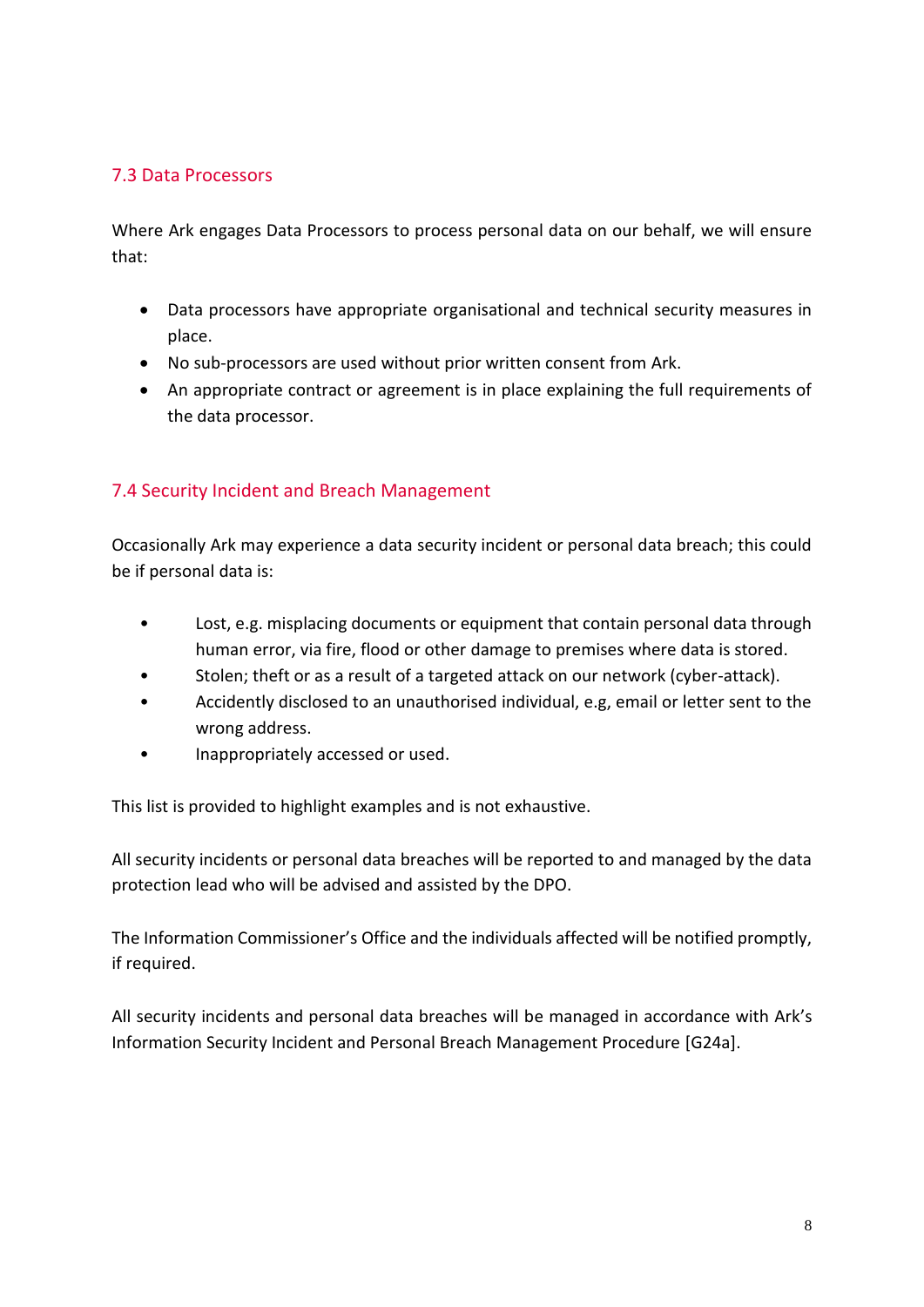## <span id="page-8-0"></span>7.5 Individual Rights

Ark will uphold the rights of data subjects to access and retain control over their personal data in accordance with our Data Subject Rights Procedure [G24b]. Ark will comply with individuals':

- **Right to be Informed** by ensuring individuals are informed of the reasons for processing their data in a clear, transparent and easily accessible form and informing them of all their rights.
- **Right to Access** by ensuring that individuals are aware of their right to obtain confirmation that their data is being processed; access to copies of their personal data and other information such as a privacy notice and how to execute this right.
- **Right to Rectification** by correcting personal data that is found to be inaccurate. We will advise data subjects on how to inform us that their data is inaccurate. Inaccuracies with be rectified without undue delay.
- **Right to Erasure** (sometimes referred to as 'the right to be forgotten') we will advise data subjects of their right to request the deletion or removal of personal data where processing is no longer required or justified.
- **Rights to Restrict Processing** we will restrict processing when a valid request is received by a data subject and inform individuals of how to exercise this right.
- **Right to Data Portability** by allowing, where possible, data to be transferred to similar organisation in a machine-readable format.
- **Right to Object** by stopping processing personal data, unless we can demonstrate legitimate grounds for the processing which override the interest, rights and freedoms of an individual, or the processing is for the establishment, exercise or defence of legal claims.

## <span id="page-8-1"></span>7.6 Data Protection by Design

We have an obligation to implement technical and organisational measures to demonstrate that we have considered and integrated data protection into our processing activities.

When introducing any new type of processing, particularly using new technologies, we will take account of whether the processing is likely to result in a high risk to the rights and freedoms of individuals and consider the requirement for a Data Protection Impact Assessment (DPIA).

All new policies including the processing of personal data will be reviewed by the policy owner to ensure compliance with the law and establish if a DPIA is required. As required, advice and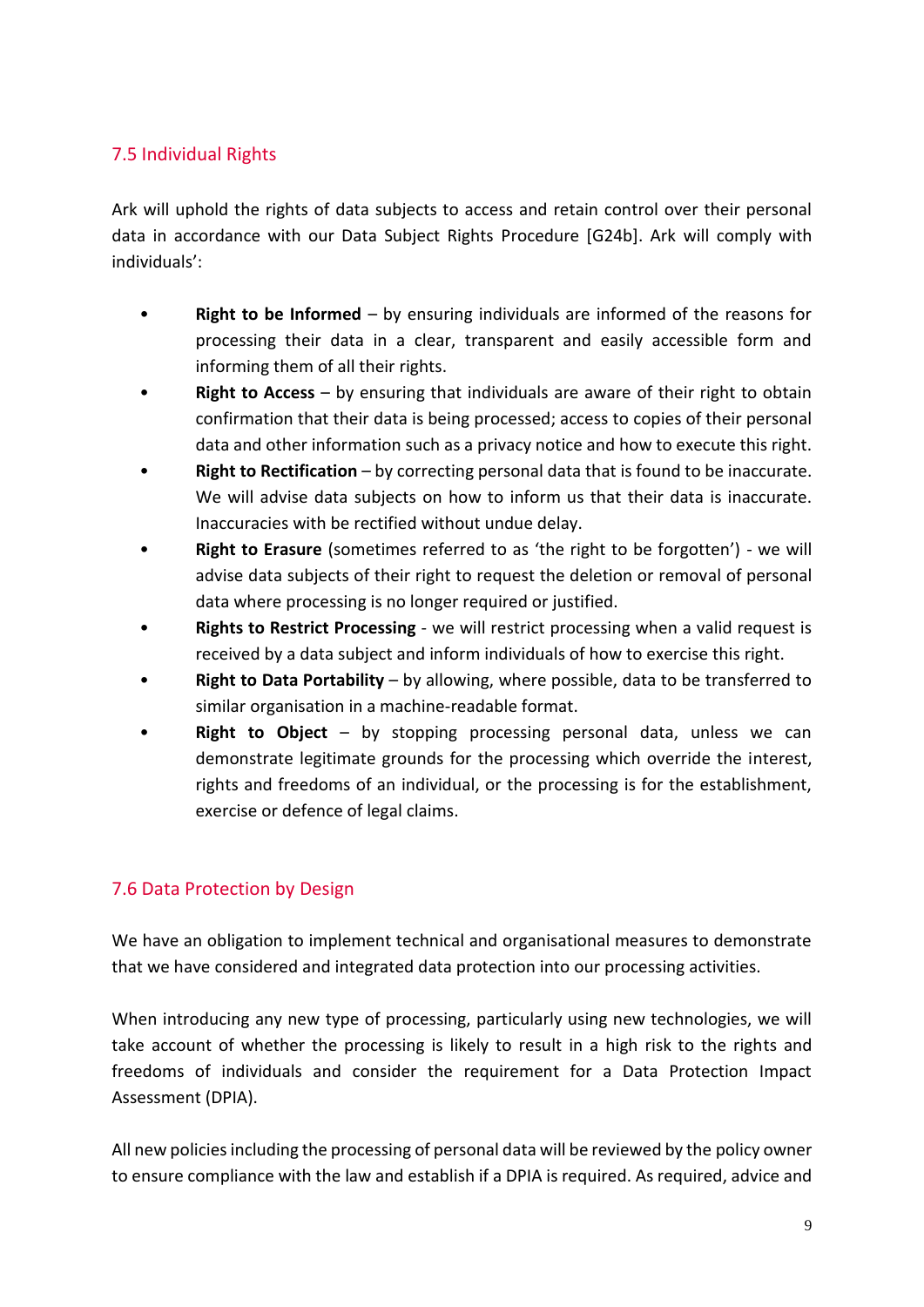assistance will be provided by the DPO and if it is confirmed that a DPIA is required, it will be carried out in accordance with Ark's DPIA Procedure [G24d].

## <span id="page-9-0"></span>7.7 Training

All staff will be made aware of good practice in data protection and where to find guidance and support for data protection issues. Adequate and role specific data protection training will be provided during induction and regularly thereafter to everyone who has access to personal data, to ensure they understand their responsibilities.

## <span id="page-9-1"></span>7.8 Breach of Policy

Any breaches of this policy may be dealt with in accordance with Ark disciplinary procedures.

## <span id="page-9-2"></span>8.0 Related Policies & Procedures

This policy should be read in accordance with the following procedures:

G24a. Information Security Incident and Personal Data Breach Management Procedure. G24b. Data Subject Rights Procedure. G24c. Retention Procedure and Schedule. G25d. Data Protection Impact Assessment Procedure. G26e. CCTV procedure.

# <span id="page-9-3"></span>9.0 Equality Impact Assessment (EIA)

No potential equalities issues have been identified in relation to the development of this policy, and consequently an EIA has not been completed.

# <span id="page-9-4"></span>10.0 Data Protection Impact Assessment (DPIA)

No potential high risk data protection implications have been identified in relation to the development of this policy, which in fact is designed to mitigate risk, and consequently a DPIA has not been completed.